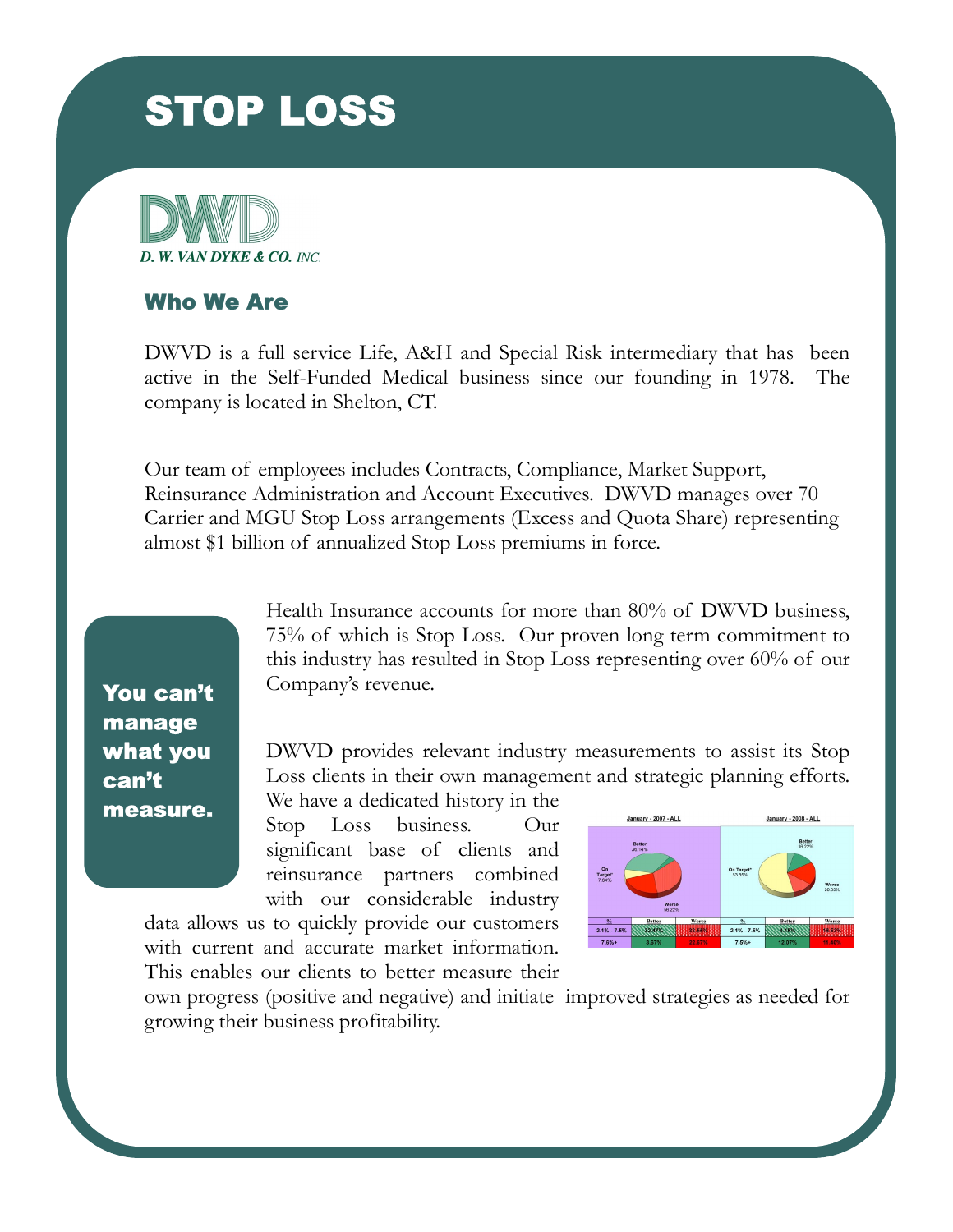#### **Page 2** and 2003 and 3DJH 6723/2666 and 3DJH 6723/2666 and 3DJH 6723/2666 and 3DJH 6723/2666 and 3DJH 6723/266

### DWVD Stop Loss Services

DWVD delivers competitive Quota Share and Excess Reinsurance terms. As a full service intermediary, DWVD provides the following:



- **Treaty Documentation**
- Contract Analysis
- Reinsurance administration
- Actuarial and underwriting services
- · Insurance company partners for our customers
- Product development assistance
- Vendor programs (claims, underwriting, disease management, etc.)
- · Acquisition and distribution opportunities
- Market Intelligence and Industry trends
- Policy review and market analysis
- Reinsurance review and analysis

Unique DWVD Survey Services

DWVD provides its Stop Loss clients with historical industry trends, personalized market profiles, and industry rankings in a variety of areas. These profiles and rankings compare a client's historical Stop Loss results to those reflected in DWVD's various Stop Loss Surveys.

Some of this information includes:

Premium Growth Case Growth Renewal Premium Increases Closing Ratio Large Claim Trends

Premium Persistency<br>
Renewal Premium Increases<br>
New Premium to Renewed Average Case Premium Leveraged Renewal Increase New Business Premium January Premium Concentration



In addition, DWVD provides its Stop Loss clients with tailored management reports and consulting incorporating DWVD survey data, industry results, competitive analysis, and industry trends. Reports can be provided in printed or electronic format for sales conferences, industry meetings, Best's meetings, analyst meetings, etc.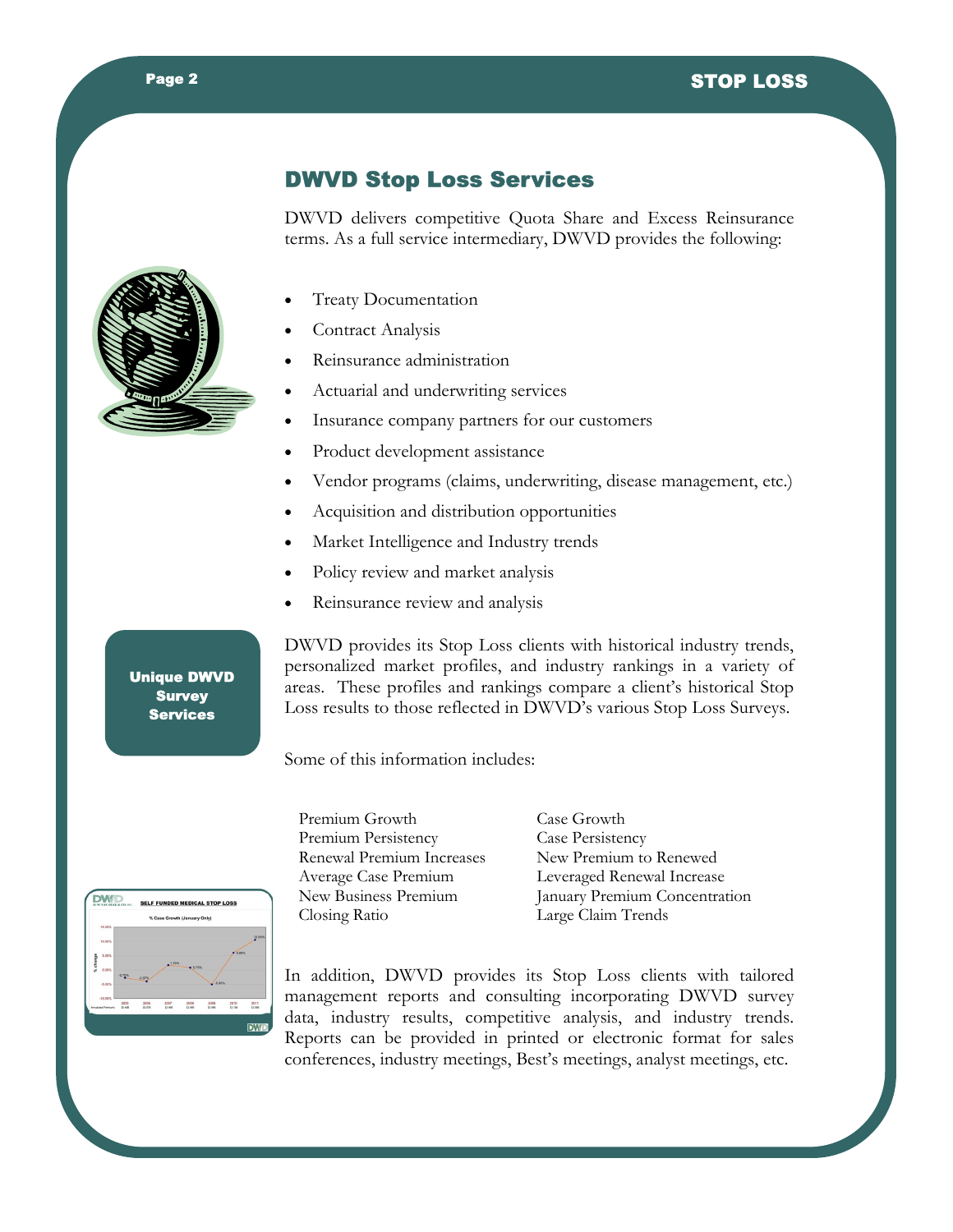#### DWVD Stop Loss Survey

Developed in 2002 with 13 participants and \$500 million of annualized Stop Loss premium, DWVD's current Stop Loss Surveys have grown to \$6 billion of annualized premiums. Its success is the result of the significant information provided by the Direct Carriers and MGUs who participate, the total confidentiality that applies to all survey data, and the continued efforts of DWVD to manage, maintain, and validate survey information. It is the largest survey of its kind in the Stop Loss industry.

Semi-annual (January 1 and July 1) survey results and analysis are based on:

Persistency (Premium and Case)

New business

Growth (Premium and Case)

- Renewal Premium Increases
- · Additional surveys:
	- Large claims
	- Leveraged trend
	- Trend by SIR
	- Closing Ratio

Target loss ratios